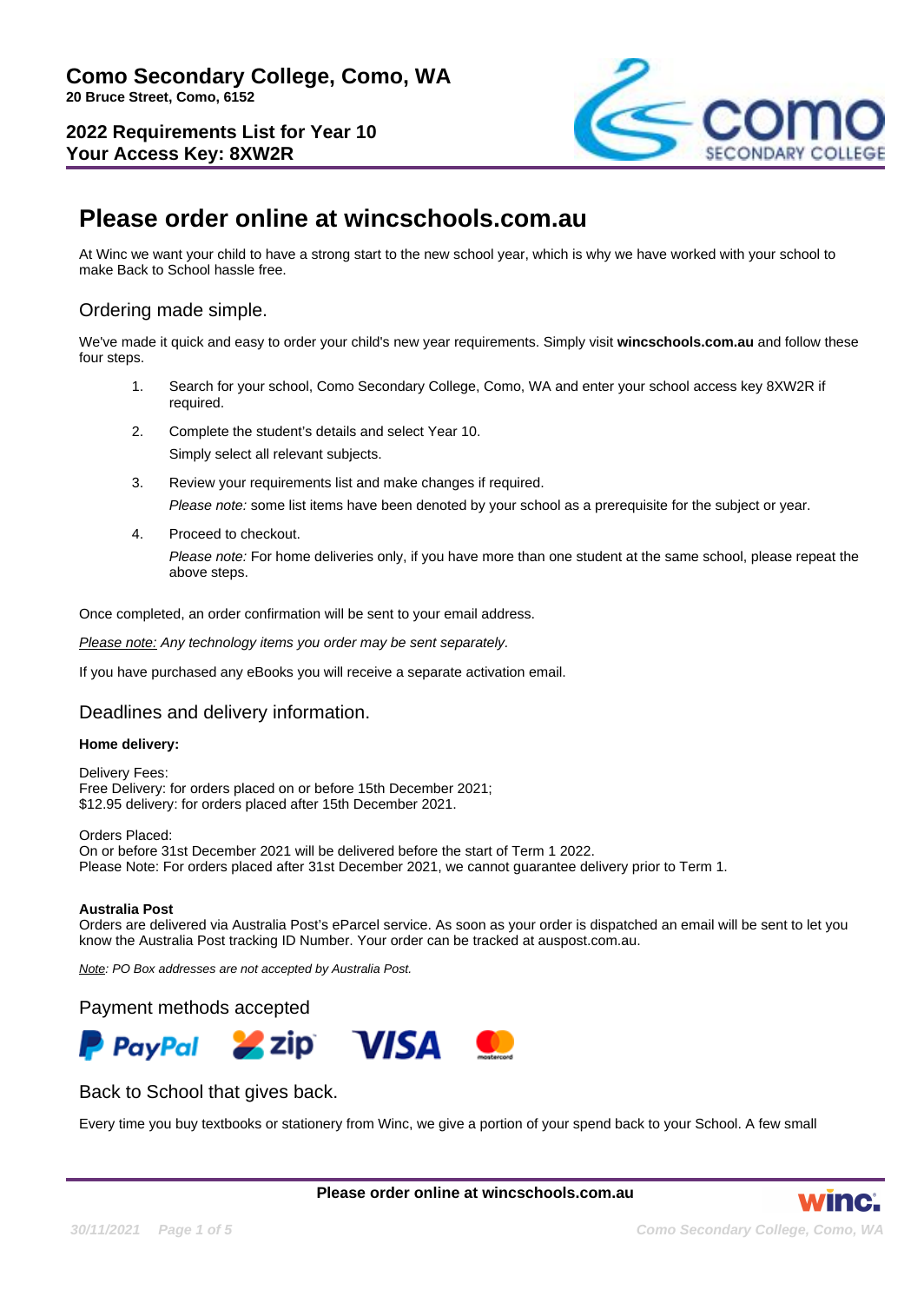

exclusions apply, which you can find out about at wincschools.com.au/givesback

## Have a question?

For assistance with your order, returns and refunds and delivery information, or for a general enquiry, please visit **wincschools.com.au/helpcentre**

To view our full terms and conditions, please visit wincschools.com.au/termsandconditions.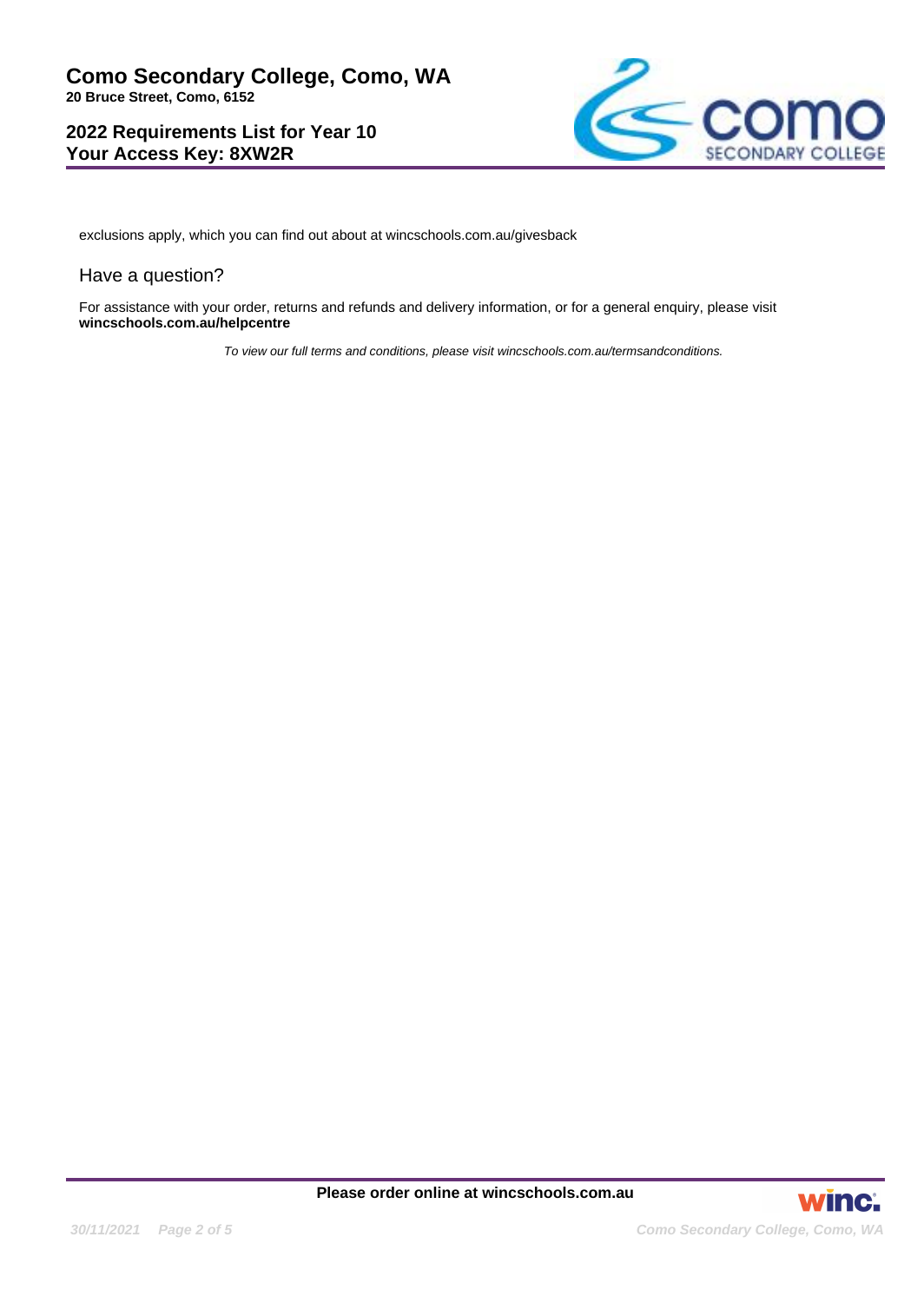

SCHOOL TEXTBOOKS (RESOURCES) are provided by Como SC and students will not, under any circumstances, be permitted to take them home. It is highly recommended that students purchase their own copy of the textbook in order to assist in consolidating class work. Teachers will let students know which text book they will be using early in the school year.

|                                            | <b>QTY ITEMS</b>                                                                                                                                                                                                                                                                                                                                                                      | <b>UNIT PRICE</b> |                                                                                                                                                                        | <b>QTY ITEMS</b>                                                                                                                                | <b>UNIT PRICE</b> |  |
|--------------------------------------------|---------------------------------------------------------------------------------------------------------------------------------------------------------------------------------------------------------------------------------------------------------------------------------------------------------------------------------------------------------------------------------------|-------------------|------------------------------------------------------------------------------------------------------------------------------------------------------------------------|-------------------------------------------------------------------------------------------------------------------------------------------------|-------------------|--|
| <b>English</b>                             |                                                                                                                                                                                                                                                                                                                                                                                       |                   |                                                                                                                                                                        | <b>Mathematics - Pathway 1 &amp; EMITS</b>                                                                                                      |                   |  |
|                                            | $\Box$ 1 36241002 Marbig Enviro Deluxe<br>Binder A4 2 D Ring 25mm Black                                                                                                                                                                                                                                                                                                               | \$6.99            |                                                                                                                                                                        | $\Box$ 1 87172704 Celco Protractor Hang<br>Sell 10cm 180 Degrees                                                                                | \$1.00            |  |
|                                            | $\Box$ 1 25100888 Victory A4 Reinforced<br>Loose Leaf Refill 7mm Ruled                                                                                                                                                                                                                                                                                                                | \$2.51            |                                                                                                                                                                        | $\Box$ 1 18915270 Casio fx-CP400<br>ClassPad CAS Graphic Calculator                                                                             | \$247.50          |  |
|                                            | Pack Of 50<br>$\boxed{\phantom{0}}$ 1 86576347 Winc Sheet Protector<br>A4 Punched Box 100                                                                                                                                                                                                                                                                                             | \$11.68           |                                                                                                                                                                        | $\Box$ 1 25114686 Essential Problem<br>Solving Year 10. Author Allyn<br>Jones                                                                   | \$20.96           |  |
|                                            | $\Box$ 1 25067182 Faber Castell Textliner<br>Ice Highlighter Assorted Wallet 4                                                                                                                                                                                                                                                                                                        | \$6.61            | <b>Mathematics - Pathway 2</b>                                                                                                                                         |                                                                                                                                                 |                   |  |
|                                            | $\Box$ 2 25093510 Winc Exercise Book<br>A4 8mm Ruled Red Margin<br>56gsm 64 Pages                                                                                                                                                                                                                                                                                                     | \$0.95            | Please pay careful attention to the titles of the books. They can<br>easily be mistaken for the versions of the books intended for<br>students in EMITS and Pathway 1. |                                                                                                                                                 |                   |  |
| <b>English As An Additional Language</b>   |                                                                                                                                                                                                                                                                                                                                                                                       |                   |                                                                                                                                                                        | $\Box$ 1 87172704 Celco Protractor Hang<br>Sell 10cm 180 Degrees                                                                                | \$1.00            |  |
| No resources required.                     |                                                                                                                                                                                                                                                                                                                                                                                       |                   |                                                                                                                                                                        | $\Box$ 1 25163950 Casio Fx-82au Plus II<br>2nd Edition Scientific Calculator                                                                    | \$34.93           |  |
| Golf, Hockey, Health & PE                  |                                                                                                                                                                                                                                                                                                                                                                                       |                   |                                                                                                                                                                        | <b>OR RETAIN Casio Calculator</b><br>FX-82AU from previous year.                                                                                |                   |  |
|                                            | $\Box$ 1 03714000 Olympic Exercise Book<br>64 Pages Stapled 8mm Ruled 225<br>x 175mm                                                                                                                                                                                                                                                                                                  | \$0.84            |                                                                                                                                                                        | $\Box$ 1 25108570 Excel Essential Skills<br>Mathematics Revision and Exam<br>Workbook Year 10                                                   | \$20.96           |  |
|                                            | $\Box$ 1 25099254 Colby Polywally<br>Polypropylene Document Wallet<br>A4 Blue                                                                                                                                                                                                                                                                                                         | \$2.97            |                                                                                                                                                                        | $\Box$ 1 25117356 Educational Advantage<br>Maths Mate 10 Student Pad 5th<br>Ed Author Joseph B Wright                                           | \$14.95           |  |
| <b>Humanities and Social Sciences</b>      |                                                                                                                                                                                                                                                                                                                                                                                       |                   | <b>Mathematics - Pathway 3</b>                                                                                                                                         |                                                                                                                                                 |                   |  |
| No resources required.                     |                                                                                                                                                                                                                                                                                                                                                                                       |                   |                                                                                                                                                                        | $\Box$ 1 87172704 Celco Protractor Hang<br>Sell 10cm 180 Degrees                                                                                | \$1.00            |  |
| <b>Mathematics - Pathway 1 &amp; EMITS</b> |                                                                                                                                                                                                                                                                                                                                                                                       |                   | $\Box$ 1                                                                                                                                                               | 25163950 Casio Fx-82au Plus II<br>2nd Edition Scientific Calculator                                                                             | \$34.93           |  |
|                                            | The ClassPad CAS calculator (fx-CP400) is an essential item for<br>ATAR Mathematics courses (Applications, Methods and<br>Specialist. It is expected that students will use this calculator<br>until the end of Year 12. Please pay careful attention to the titles<br>of the books. They can easily be mistaken for the versions of the<br>books intended for students in Pathway 2. |                   |                                                                                                                                                                        | OR RETAIN Casio Calculator<br>FX-82AU from previous year.<br>$\Box$ 1 25097571 Winc Exercise Book<br>A4 9mm Thirds 56gsm Red<br>Margin 64 Pages | \$0.95            |  |
|                                            | $\Box$ 1 25163950 Casio Fx-82au Plus II<br>2nd Edition Scientific Calculator<br>OR RETAIN Casio Calculator                                                                                                                                                                                                                                                                            | \$34.93           |                                                                                                                                                                        |                                                                                                                                                 |                   |  |

FX-82AU from previous year.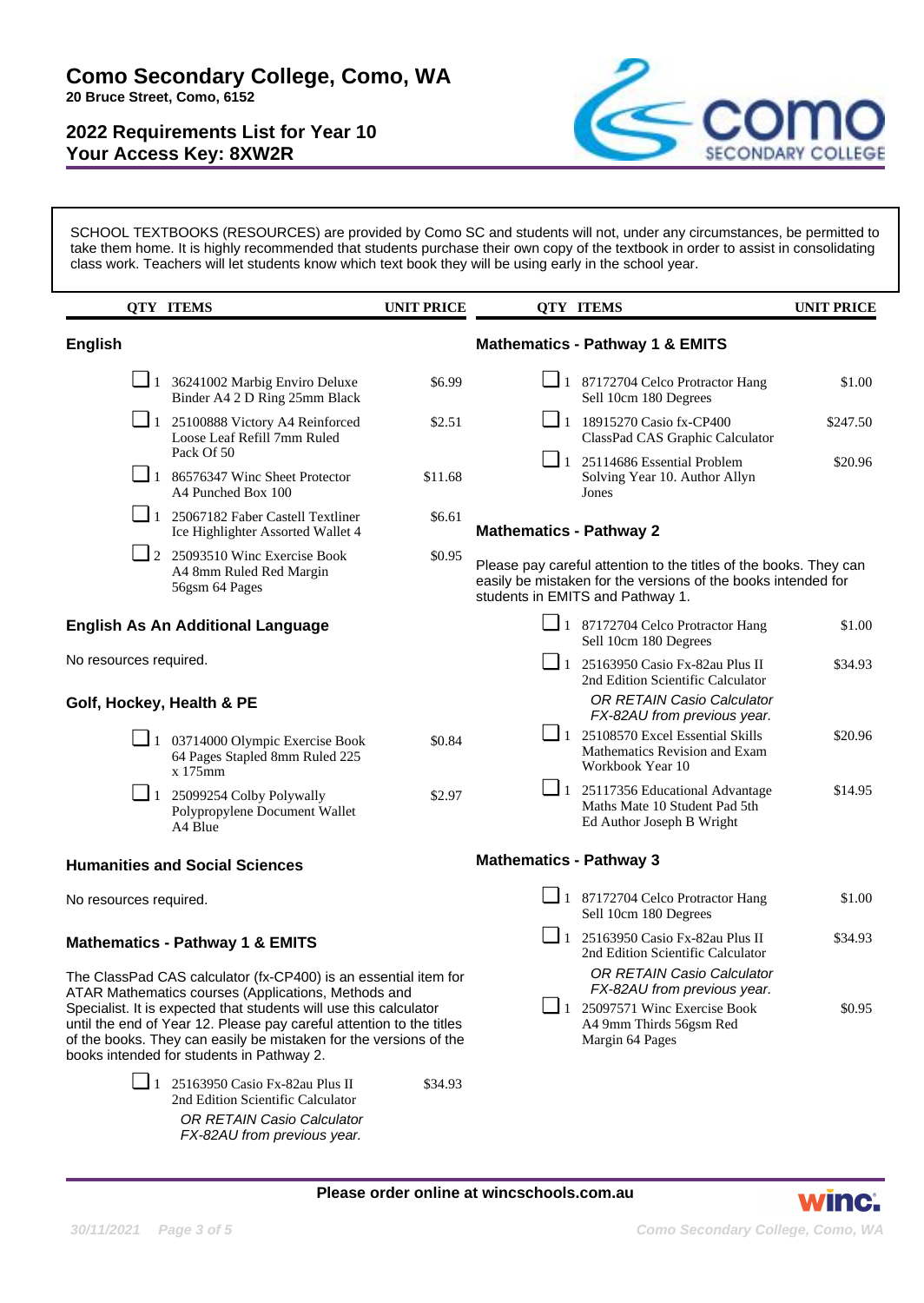

|                                                                                                                                                                                                                                        | <b>QTY ITEMS</b>                                                                                                                                                                  | <b>UNIT PRICE</b> |                            | <b>QTY ITEMS</b>                                                                                  | <b>UNIT PRICE</b> |
|----------------------------------------------------------------------------------------------------------------------------------------------------------------------------------------------------------------------------------------|-----------------------------------------------------------------------------------------------------------------------------------------------------------------------------------|-------------------|----------------------------|---------------------------------------------------------------------------------------------------|-------------------|
| <b>Media Arts - Photography</b>                                                                                                                                                                                                        |                                                                                                                                                                                   |                   | <b>Optional Stationery</b> |                                                                                                   |                   |
|                                                                                                                                                                                                                                        | $\Box$ 1 18624478 Verbatim Store 'n' Go<br>Pinstripe USB 16 GB 2.0 Flash<br>Drive Black                                                                                           | \$8.02            | $\Box$ 1                   | 25095908 Uni-ball Signo<br>Um-151s Black Gel Grip Pen<br>07mm Tip<br>Up to 14 day delay expected  | \$4.03            |
| <b>Music</b>                                                                                                                                                                                                                           |                                                                                                                                                                                   |                   |                            | for this product<br>$\Box$ 1 25095911 Uni-ball Signo<br>Um-151s Red Gel Grip Pen<br>07mm Tip      | \$4.03            |
| SPECIALIST CONTEMPORARY ONLY                                                                                                                                                                                                           |                                                                                                                                                                                   |                   |                            |                                                                                                   |                   |
|                                                                                                                                                                                                                                        | 1 28131300 Faber-Castell Eraser<br>With Sleeve PVC-Free Large                                                                                                                     | \$0.89            |                            | $\Box$ 1 25128638 Protext Self Adhesive<br>Book Covering Clear 50 Micron<br>450mm X 15m Roll      | \$12.06           |
|                                                                                                                                                                                                                                        | $\boxed{\phantom{0}}$ 1 18624478 Verbatim Store 'n' Go<br>Pinstripe USB 16 GB 2.0 Flash<br>Drive Black                                                                            | \$8.02            |                            |                                                                                                   |                   |
|                                                                                                                                                                                                                                        |                                                                                                                                                                                   |                   |                            | 1 25100888 Victory A4 Reinforced<br>Loose Leaf Refill 7mm Ruled                                   | \$2.51            |
|                                                                                                                                                                                                                                        | $\Box$ 1 25100255 Faber-castell Goldfaber<br>Graphite 2b Pencil                                                                                                                   | \$1.00            |                            | Pack Of 50                                                                                        | \$6.99            |
|                                                                                                                                                                                                                                        | $\Box$ 1 25097555 Winc Exercise Book<br>A4 Music 8mm and 12mm Staves                                                                                                              | \$0.67            |                            | $\Box$ 1 36241002 Marbig Enviro Deluxe<br>Binder A4 2 D Ring 25mm Black                           |                   |
|                                                                                                                                                                                                                                        | 56gsm 48 Pages                                                                                                                                                                    |                   |                            | <b>General</b><br>$\Box$ 1 34881005 Winc Lever Arch File                                          | \$3.60            |
| <b>Science</b>                                                                                                                                                                                                                         |                                                                                                                                                                                   |                   |                            | A4 Board Mottle Grey/Black                                                                        |                   |
|                                                                                                                                                                                                                                        |                                                                                                                                                                                   |                   |                            | $\Box$ 1 86576347 Winc Sheet Protector<br>A4 Punched Box 100                                      | \$11.68           |
|                                                                                                                                                                                                                                        | $\Box$ 4 86540972 Spirax 595 Notebook<br>A4 Side Opening 120 Pages                                                                                                                | \$2.92            |                            | 1 25067180 Faber Castell Textliner<br>Ice Highlighter Assorted Wallet 6                           | \$9.42            |
|                                                                                                                                                                                                                                        | $\boxed{\phantom{0}}$ 1 25123086 Buddee Bd903043-bk<br>In-ear Retractable Headphones<br><b>Black</b><br>$\Box$ 1 53870002 Artline 577 Whiteboard<br>Marker Bullet Tip 3.0mm Black | \$6.03<br>\$3.97  | $\Box$ 1                   | 25093499 Winc Binder Book A4<br>8mm Ruled 7 Hole Punch Red<br>Margin 56gsm 128 Pages              | \$1.06            |
|                                                                                                                                                                                                                                        |                                                                                                                                                                                   |                   |                            | $\Box$ 1 10005235 Maped Shaker<br>Sharpener 2 Hole Red Each                                       | \$1.28            |
| <b>Visual Art</b>                                                                                                                                                                                                                      |                                                                                                                                                                                   |                   | $\Box$ 1                   | 73340700 Winc Plastic Ruler<br>30cm Clear                                                         | \$0.26            |
| No resources required.<br><b>Optional Stationery</b>                                                                                                                                                                                   |                                                                                                                                                                                   |                   | $\Box$ 1                   | 86582001 Post-It Flags 119 x<br>432mm Assorted Colours<br>Yellow/Purple/Pink/Light Blue<br>Pack 4 | \$12.64           |
| THE FOLLOWING LIST OF ITEMS ARE OPTIONAL                                                                                                                                                                                               |                                                                                                                                                                                   |                   |                            | $\boxed{\phantom{0}}$ 1 25093587 Winc Mini Stapler<br>Black - Includes 1000 Staples               | \$5.70            |
| PURCHASES ONLY. Students may already have some of these<br>items. They do not need to repurchase. A diary will be issued to<br>students at the start of the year. ** DO NOT PURCHASE<br>SUBJECT NOTE BOOKS - THESE WILL NOT BE USED AT |                                                                                                                                                                                   |                   |                            | $\Box$ 1 19028626 BIC Pen 4 Colour<br><b>Ballpoint Pen Retractable</b><br>Medium                  | \$3.52            |
|                                                                                                                                                                                                                                        | COMO SECONDARY COLLEGE **<br>$\Box$ 1 18624478 Verbatim Store 'n' Go                                                                                                              |                   |                            | $\boxed{\phantom{1}}$ 1 18892646 Artline 200 Marker<br>Fineline 0.4mm Black                       | \$3.15            |
|                                                                                                                                                                                                                                        | Pinstripe USB 16 GB 2.0 Flash                                                                                                                                                     | \$8.02            |                            | $\Box$ 1 87142914 Winc Glue Stick 20g                                                             | \$1.49            |
|                                                                                                                                                                                                                                        | Drive Black<br>$\Box$ 1 28131300 Faber-Castell Eraser<br>With Sleeve PVC-Free Large                                                                                               | \$0.89            | $\Box$ 1                   | 25093611 OfficeMax Blunt End<br>Scissors Right Handed 157mm<br>Yellow                             | \$2.12            |